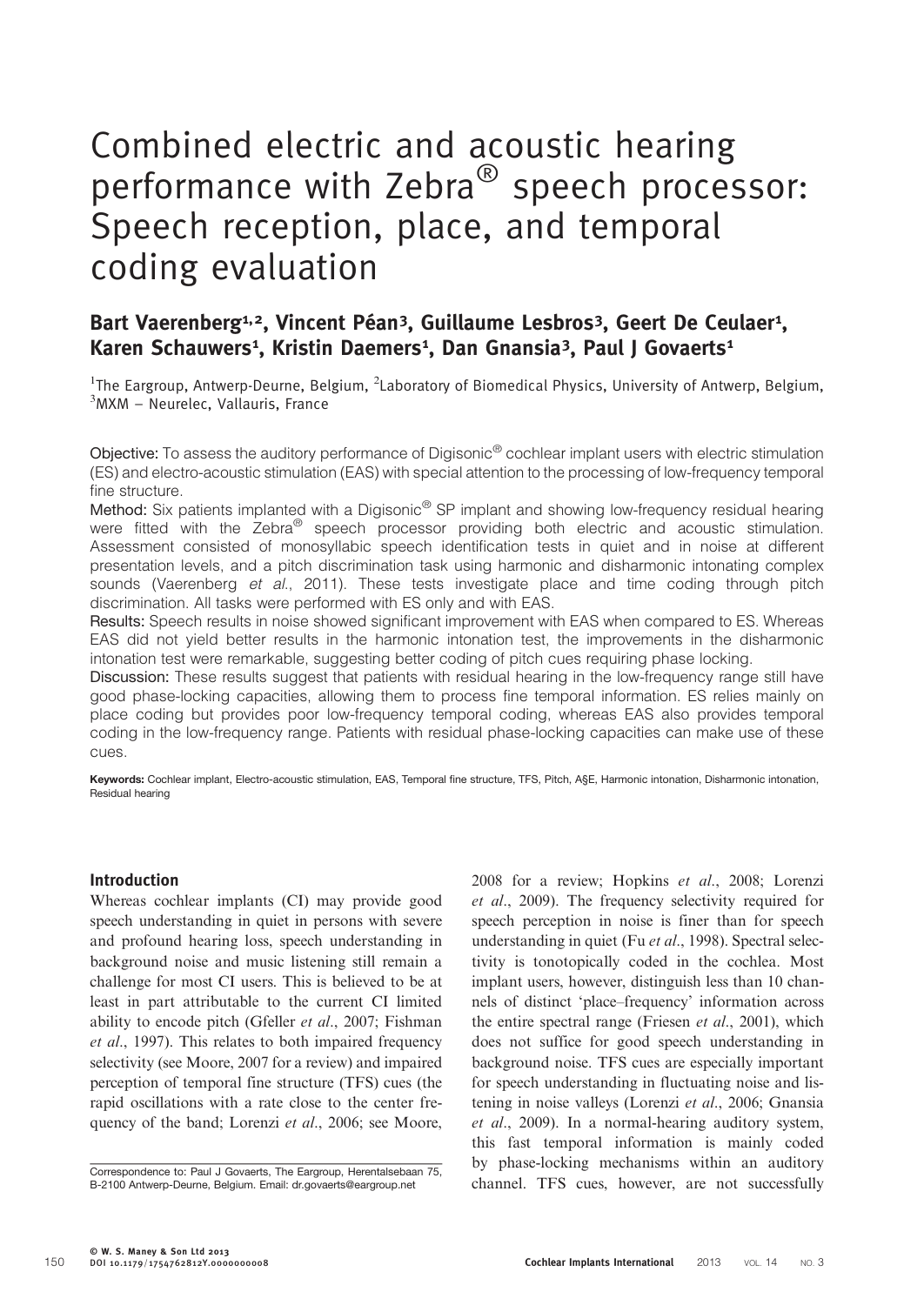transmitted by current CI processors. Even if CI algorithms would improve in temporal pitch coding, it remains questionable whether the CI users would benefit from it, since it has been shown that TFS coding by means of electrical stimulation has an upper limit of 300 Hz [\(Zeng, 2002\)](#page-7-0).

Recent improvements in CI and soft surgical procedure now allow some preservation of residual acoustic hearing in the low-frequency range [\(Lenarz, 2009\)](#page-7-0). This is often realized by reducing the electrode array insertion depth, either by a partial insertion [\(von Ilberg](#page-7-0) et al., [1999; Gantz and Turner, 2003](#page-7-0); [Turner](#page-7-0) et al., 2004), or by using dedicated low-traumatic electrode arrays (Helbig et al[., 2008](#page-7-0); Lenarz et al[., 2009\)](#page-7-0). In these patients, usable acoustic hearing is typically preserved up to frequencies of 500–1000 Hz. This allows acoustical stimulation in the low frequencies while the mid and high frequencies are stimulated electrically by means of the implant. Thus, these patients perceive sound via a combined electro-acoustic stimulation (EAS). It is reported that this combined stimulation improves the subjective sound quality and also the speech recognition in background noise ([Turner](#page-7-0) et al., 2004) as well as pitch perception [\(Brockmeier](#page-7-0) et al., 2010).

The assessment of speech understanding in quiet and in noise is common clinical practice, but assessing the coding of TFS cues, related to pitch perception and the underlying phase-locking mechanism, is not. A§E (Auditory Speech Sound Evaluation; see [Daemers](#page-7-0) et al[., 2006; Govaerts](#page-7-0) et al., 2006; [Heeren](#page-7-0) et al., [2012](#page-7-0)) is an audiological test suite that includes harmonic intonation (HI) and disharmonic intonation (DI) tests ([Vaerenberg](#page-7-0) et al., 2011) for the assessment of TFS coding.

The goal of the present study is to evaluate the speech understanding in quiet and in noise, and the pitch perception using the HI/DI tests of A§E in six patients implanted with a Digisonic® SP device (Neurelec, Vallauris, France) and a Zebra® speech processor providing EAS.

# Materials and methods

#### Patients

Six Digisonic® SP (Neurelec) users with preserved residual low-frequency hearing after implantation were identified (Table 1). The median age at implantation was 51 years (range 9–81 years). Until the moment of implant surgery, the subjects used different kinds of high-powered hearing aids that were adequately fitted and maintained. All subjects had residual low-frequency hearing prior to implantation and this was at least in part and unintentionally preserved after implantation with full insertion of the electrodes. Fig. [1](#page-2-0) shows the pure-tone thresholds before and after surgery. Post-surgical measures were performed on the EAS testing session day.

| Patient# | Age at<br>implantation<br>(years) | Duration of<br>cochlear implant<br>use (years) | Etiology    |
|----------|-----------------------------------|------------------------------------------------|-------------|
|          | 71                                |                                                | Unknown     |
|          | 43                                | 2                                              | Progressive |
| 3        | 81                                | 2                                              | Unknown     |
|          | 55                                | 3                                              | Congenital  |
| 5        | 9                                 | 5                                              | Congenital  |
| 6        | 45                                |                                                | Progressive |

The subjects initially received electrical stimulation (ES) only with the Digi SP processor which was programmed according to routine techniques, covering frequencies from 195 to 8008 Hz. Table 1 indicates ES use duration for each patient.

As soon as Neurelec was able to provide EAS by means of the new Zebra® processor, the subjects received additional acoustical amplification through an acoustic receiver in an individual ear mould. The median period of 'ES only' was 2 years (range 2–4 years). Included patients had no experience of EAS stimulation prior to testing. Written informed consent was obtained from all patients.

# Device

The Zebra® processor is a CI speech processor, integrating an acoustic output (see Fig. [2](#page-3-0)). It is compatible with the Neurelec Digisonic® SP CI. Its shape is the same as the standard Digi SP and Saphyr<sup>®</sup> SP speech processors. The electrical signal is transmitted through a coil and magnet, as for all CI, and the acoustical signal through a Sonion (Roskilde, Denmark) canal receiver. The computation of both the electric and acoustic signals is performed in the same chipset: the incoming signal is analyzed in several frequency bands (fast Fourier transform (FFT) analysis generating 64 frequency bands, linearly spaced between 190 and 8200 Hz), and all these bands are routed to the input of the electrical and acoustical processing software. This guarantees equality and synchronization of the acoustical and electrical input samples.

The coding strategy for electrical stimulation is MPIS (Main Peaks Interleaved Sampling; see [Di](#page-7-0) Lella et al[., 2009; Lazard](#page-7-0) et al., 2010) as used in the classical Digisonic® SP implant with the Digi SP processor. This strategy is based on spectral multi-peak extraction, and interleaved stimulation. The number of transmitted peaks is a parameter that may be modified (default setting: 10 transmitted peaks out of 20 extracted peaks). Loudness coding is realized by varying pulse duration, and pulse amplitude remains constant over time (amplitude set at fitting). The stimulation rate may be set between 260 and 1000 pps per electrode. The default factory setting is 600 pps per electrode.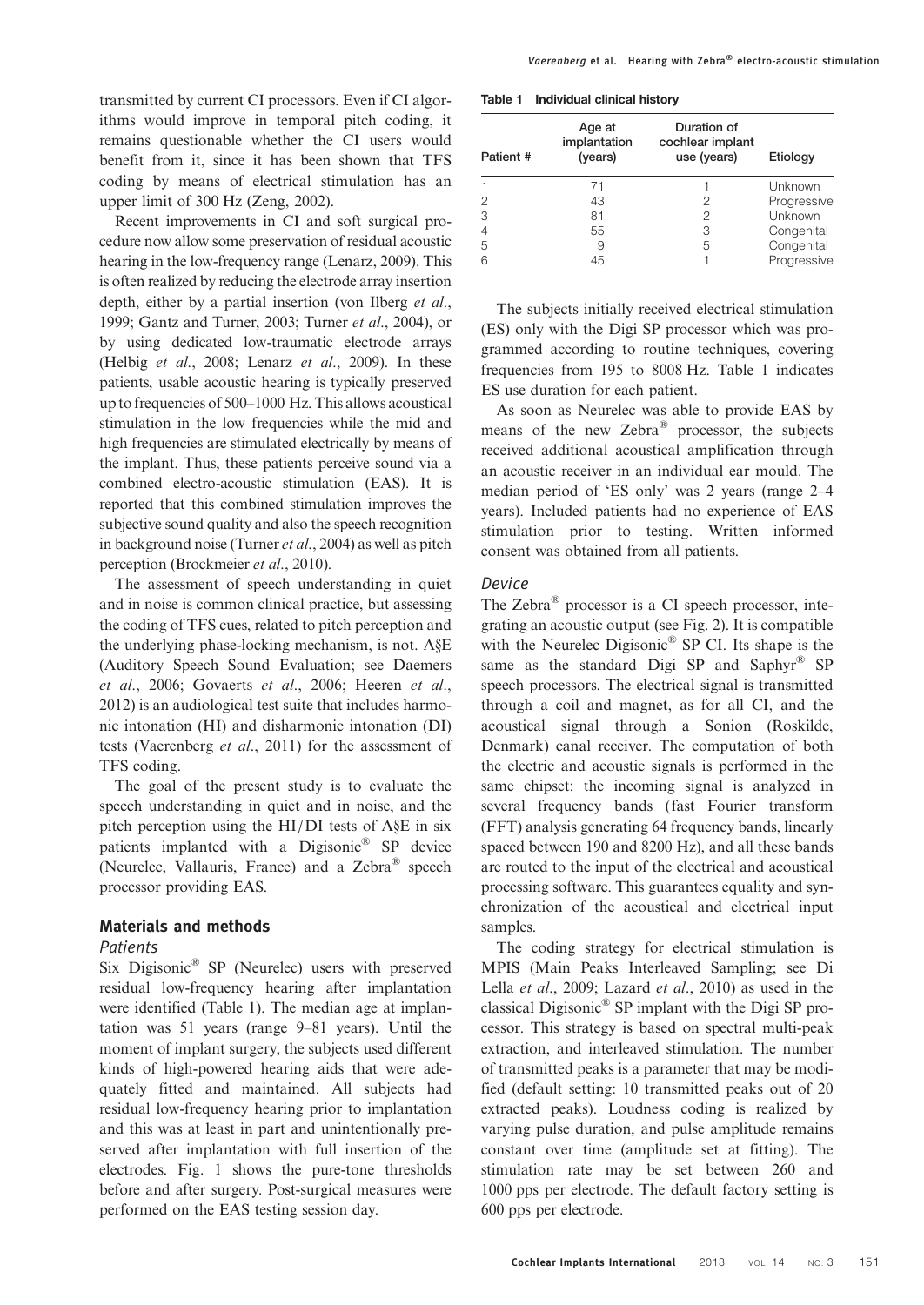<span id="page-2-0"></span>

Figure 1 Individual pure tone thresholds before (pre) and after surgery (post). Pre- and post-operative hearing threshold differences are indicated in the bottom figure boxplots showing median values, quartiles, and ranges.

For the acoustical stimulation, all 64 frequency bands from 190 to 8200 Hz are processed, and gains from 0 to 42 dB can be applied for each band separately with a single-band compression of which the parameters (compression rate, attack time, and release time) are set in the fitting software.

### Fitting

For the fitting of the acoustical gain, the half-gain rule was applied to determine the necessary amount of acoustic gain, in order to obtain aided thresholds of about 30 dB HL. However, because of the acoustic power limit of the speech processor and also to avoid distortions due to overamplification, the acoustical amplification applied was 30 dB at all frequencies between 195 and 8008 Hz, except for subject S2, who received 30 dB amplification from 195 to 719 Hz, tapering down to nil between 716 and 1572 Hz.

#### Outcome measures

All six patients underwent audiological testing, both in the ES and the EAS stimulation modes. Pure tone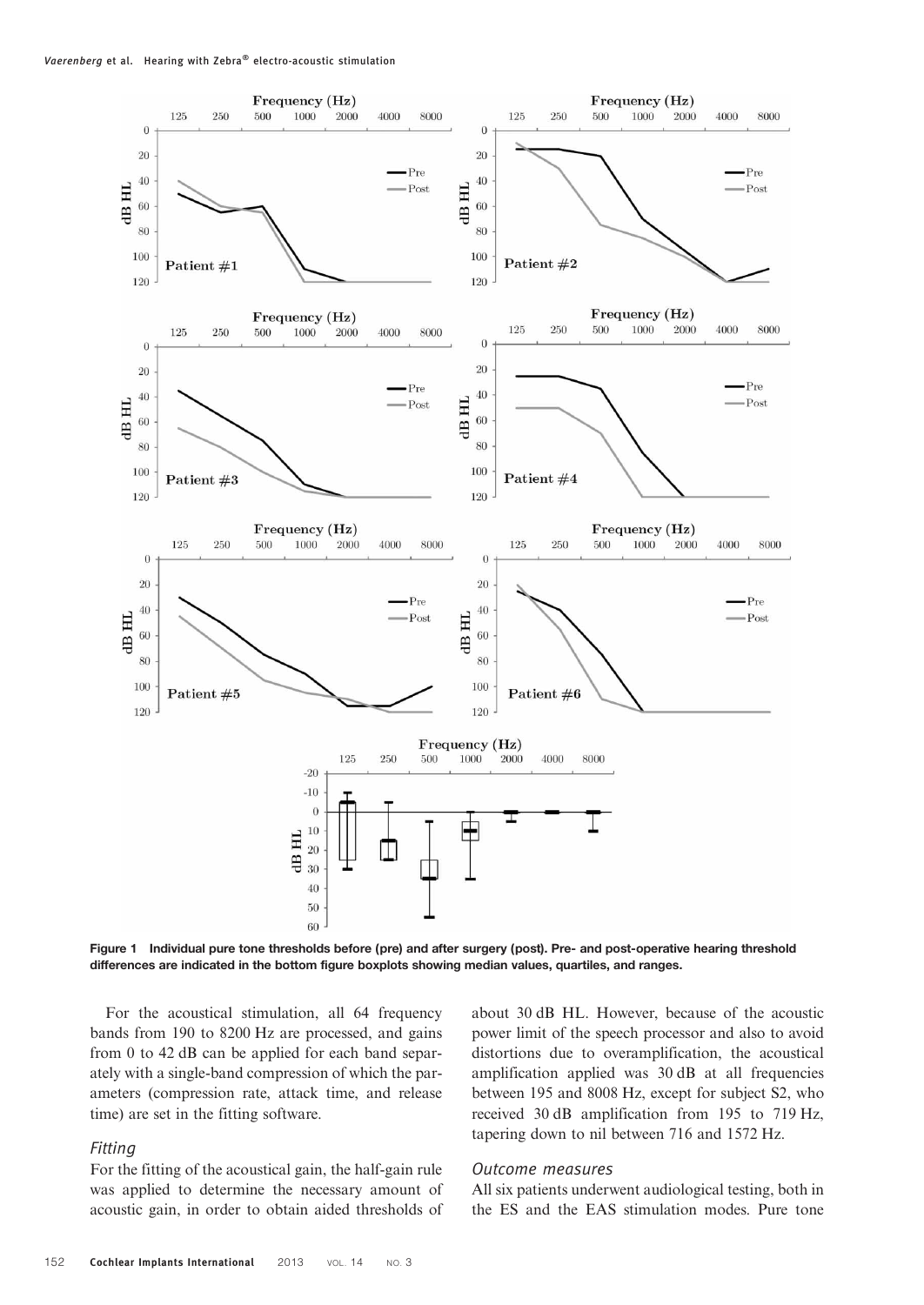<span id="page-3-0"></span>

Figure 2 The Neurelec Zebra® speech processor.

thresholds were performed pre- and postoperatively. This was carried out in a sound treated audiometric room using a Madsen Aurical system (GN Otometrics, Taastrup, Denmark) with free-field loudspeaker outputs calibrated to dB hearing level. The loudspeaker was positioned at 0° azimuth, 1 m from the subject's head. Thresholds to warble tones at octave frequencies between 125 and 8000 Hz were recorded using standard clinical audiometric methods.

Speech audiometry in quiet was performed with open set monosyllabic CVC words (NVA lists; [Wouters](#page-7-0) et al., 1995), presented at 40, 55, 70, and 85 dB sound pressure levels (SPL), using the same room and equipment as above. Two lists of 12 words were used at each intensity level and phoneme scores were recorded. For speech audiometry in noise, open set monosyllabic CVC words (Brugse-lists, [Damman,](#page-7-0) [1990](#page-7-0)) were presented at 10, 5, 0, and −5 dB signalto-noise ratio (SNR) with speech-shaped noise at 65 dB SPL. One list of 17 words was used at each SNR and phoneme scores were recorded.

The coding of low-frequency TFS was assessed using the HI and DI tests of A§E ([Govaerts](#page-7-0) et al., [2006](#page-7-0)). The details of these tests and normative data are described elsewhere [\(Vaerenberg](#page-7-0) et al., 2011). Briefly, both tests use low-frequency harmonic complexes to find the just noticeable difference (JND, also called difference limen or threshold) for pitch discrimination in individual subjects. In each trial of both the HI and DI test, two stimuli are presented consecutively, one of which contains an intonation, while the other one does not. The test is a same–different discrimination task. The non-intonating stimulus is a harmonic complex signal having a fundamental frequency

(F0) of 200 Hz and three higher harmonics (with frequencies of 2F0, 3F0, and 4F0). The intensities of the harmonics decrease in comparison with F0  $(-6$  dB at 2F0,  $-12$  dB at 3F0, and  $-18$  dB at 4F0). Both in HI and DI tests, this non-intonating sound is presented in contrast to an intonating sound. The intonating sounds used in the HI test feature a frequency sweep of all harmonics (including F0) from  $N\ddot{F}$  to  $N(F0 + \Delta F)$ , with  $N = 1, 2, 3$ , and 4 respectively. In the DI test, however, the intonating sounds feature a sweep of the fundamental frequency only (F0 to  $F0 + \Delta F$ ), whereas the higher harmonics are kept fixed at their initial frequency. As a consequence the harmonic separation of partial tones is distorted by the sweep, hence a disharmonic (or dissonant) intonation. A JND is sought using an adaptive staircase procedure [\(Vaerenberg](#page-7-0) et al., 2011). In the current study HI and DI tests were performed using an audio cable connected to the auxiliary input of the processor to deliver the stimuli directly to the implant.

#### Data analysis and statistical methods

Because of the limited number of included patients, non-parametric statistics were used for all variables. Box-and-Whisker plots are used for graphical representation. Wilcoxon tests for paired samples were conducted to compare the audiological results obtained with EAS to those obtained with ES. The cut-off level for statistical significance was set at 0.05.

# Results

## Speech perception in quiet

The phoneme scores for speech in quiet are presented in Fig. [3](#page-4-0). Gains between the two stimulation conditions in terms of intelligibility for each patient are also presented. In ES mode, the median phoneme scores ranged from 20 to 55% for presentation levels between 40 and 85 dB SPL. In EAS mode, patients showed correct identification of 27–63% of phonemes for the same presentation levels. Gains within patients between the two stimulation modes are shown in Fig. [3](#page-4-0)B with median values ranging from 8 to 16%. None of the differences were statistically significant.

#### Speech perception in noise

Results for speech perception in noise in ES and EAS modes are shown in Fig. [4](#page-4-0). Patients had median scores between 27 and 51% in ES mode, and between 27 and 59% in EAS, for SNRs between −5 and 10 dB. Median gains between the two stimulation modes were about 10% for all SNRs. Significant differences between the two stimulation modes were found at 10 dB SNR ( $P < 0.05$ ).

#### HI and DI tests

JNDs from HI and DI tests in ES and in EAS conditions are shown in Fig. [5](#page-5-0); standard scores obtained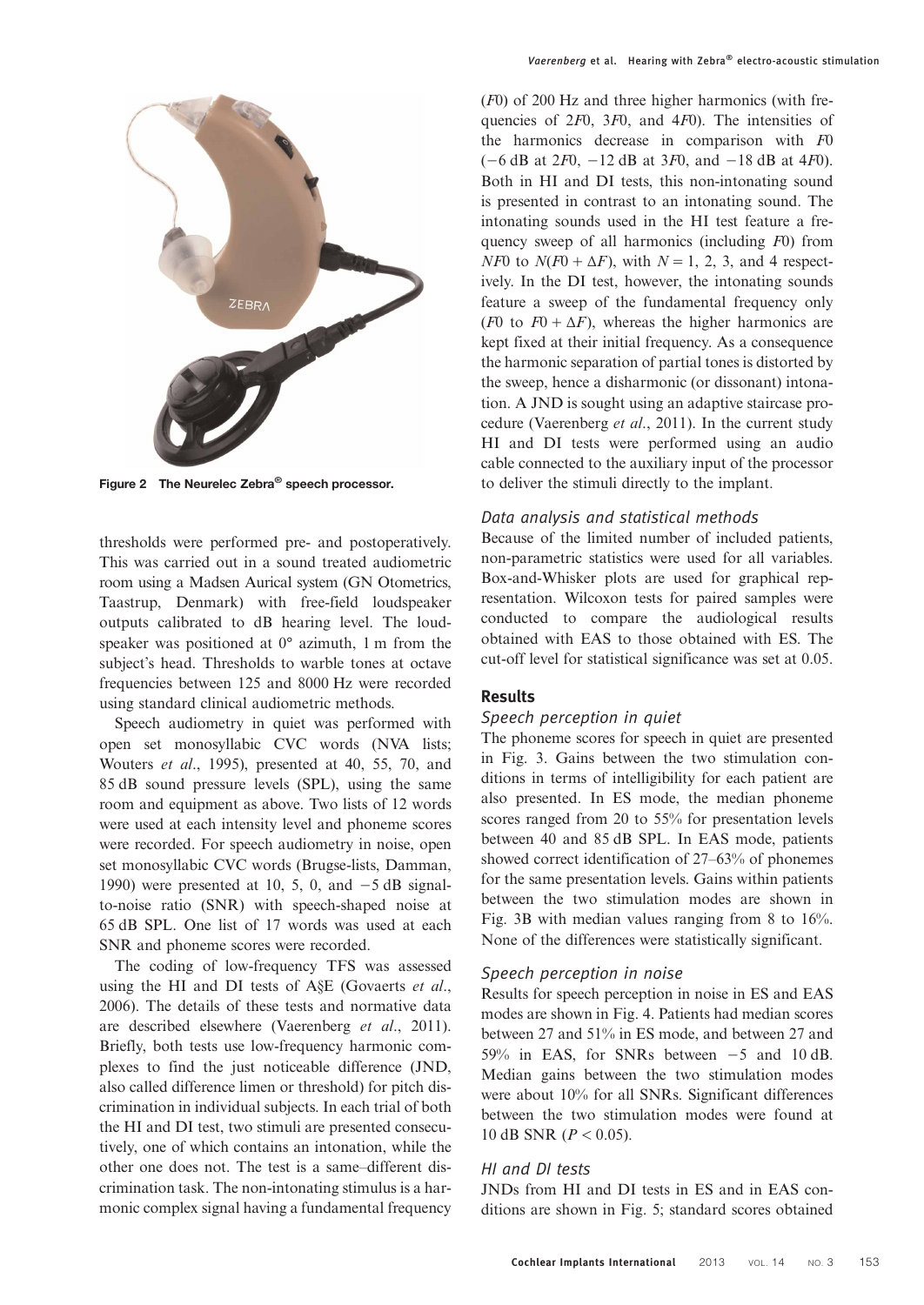<span id="page-4-0"></span>

Figure 3 Monosyllabic speech audiometry in quiet. (A) Median phoneme scores at different presentation levels, in electric-only (E, white squares) and electro-acoustic (EA, black squares) conditions. The solid curve depicts normalhearing performance. (B) Box and whisker plots showing the intra-individual differences between electric-only and electro-acoustic conditions (EA and E). Central point: median; box: lower to upper quartile; whiskers: lower to upper range.

on hearing listeners are also given in the same plot. Gains between ES and EAS are also presented. For HI tests, JNDs measured were similar in ES and EAS, with the median value around 7 Hz. For DI tests, median values for JNDs were 44 Hz in electriconly mode and 12 Hz in electro-acoustic mode. Median values for gains between the two listening conditions were 0 Hz for the HI test and 24 Hz for the DI test. Comparing the two listening conditions, statistical analyses revealed that JNDs for the HI and DI tests were not significantly different (HI:  $P = 0.42$ ; DI:  $P = 0.08$ ).

#### **Discussion**

#### Hearing preservation

Cochlear implantation for patients with residual hearing has never been evaluated with the Digisonic® SP implant. The current study has investigated results in Digisonic® CI users in whom the hearing was preserved unintentionally. Several studies have investigated hearing preservation using Med-El CI (C40+ with flex EAS or medium electrode) with 'long' electrode arrays and a soft surgery approach. For example [Gstoettner](#page-7-0) et al. (2008)



Figure 4 Monosyllabic speech audiometry in noise (65 dB SPL noise). (A) Median phoneme scores at different presentation levels, in electric-only (E, white squares) and electro-acoustic (EA, black squares) conditions. The solid curve depicts normal-hearing performance. (B) Box and whisker plots showing the intra-individual differences between electric-only and electro-acoustic conditions (EA and E). Asterisk: significant with  $P < 0.05$ .

reported hearing to be preserved in 12 out of 18 patients with average threshold deteriorations ranging from 10 to 30 dB HL. In [Gstoettner](#page-7-0) et al. [\(2009\)](#page-7-0), it ranged from 10 to 25 dB HL in eight out of nine patients. Kiefer et al[. \(2001\)](#page-7-0) reported that at least partial preservation of hearing was accomplished in 11 out of 13 patients, and the mean threshold change for those 11 patients was approximately 15 dB at the lower frequencies, while the remaining 2 patients suffered essentially total losses. [James](#page-7-0) et al. [\(2006\)](#page-7-0) reported a 25 dB loss in the lower frequencies for 12 patients implanted with a long electrode, including the data for two patients who suffered total losses. With the Nucleus CI with Hybrid L electrode-array, Lenarz et al[. \(2009\)](#page-7-0) reported median losses ranging from 10 to 15 dB HL in the low-frequency range.

The current results suggest that hearing can be preserved with the standard Digisonic® SP implant with mean hearing loss induced by surgery ranging from 10 to 30 dB HL in the lower frequencies. This degree of hearing preservation seemed comparable with other devices. As said, this hearing preservation was unintentional and only occurred in a minority of cases.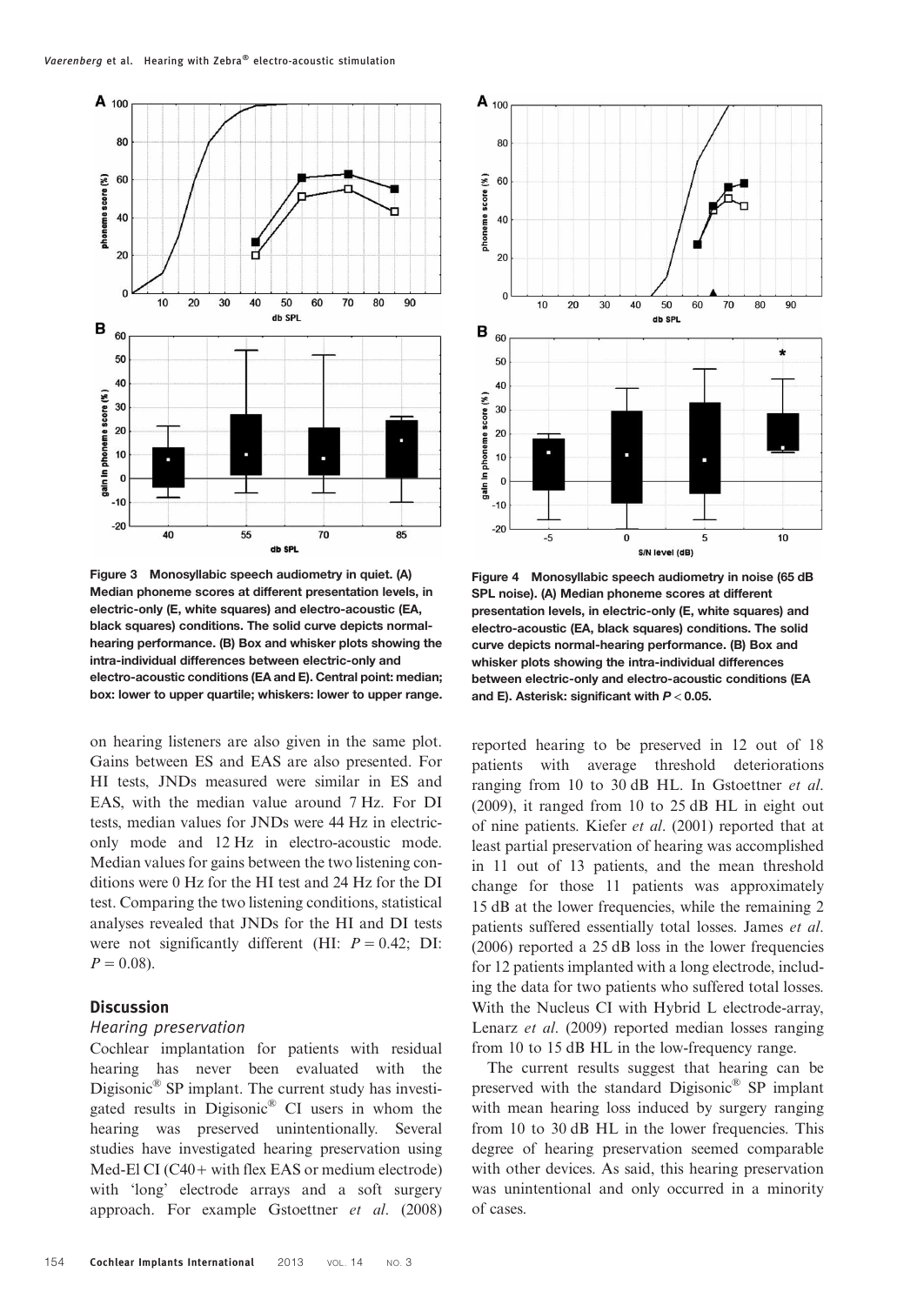<span id="page-5-0"></span>

Figure 5 A§E pitch discrimination test results. (A) Box and whisker plots showing the JNDs (Hz) on harmonic and disharmonic tests, for hearing listeners and implanted subjects in electric-only (E) and electro-acoustic (EA) conditions. (B) Box and whisker plots showing the intra-individual differences between electric-only and electro-acoustic conditions (EA and E).

#### Speech performance in quiet and in noise

The results of this study indicate an advantage of combined EAS compared to ES for speech understanding in quiet and in noise, which was statistically significant at 10 dB SNR. These results are consistent with those reported by others. For example, Kiefer et al[. \(2001\)](#page-7-0) performed speech recognition tests with monosyllabic words in quiet at 70 dB SPL in patients implanted with other EAS implants (Med-El, Combi 40/40+ and TEMPO+ processor). They reported a mean score of 54% with ES and 62% with EAS (compared to 50 and  $64\%$  in the present study using Digisonic<sup>®</sup> SP implant and Zebra® processor). Consistent with the present results, their differences were not statistically significant. Using another device from the same manufacturer (Med-El PulsarCI100, Vienna, Austria) in similar test conditions, Prentiss et al[. \(2010\)](#page-7-0) found 38% correct identification in quiet for monosyllabic word identification with ES, and 47% EAS, with no statistical difference between these two conditions.

None of the previous studies on EAS performed monosyllabic word or phoneme recognition in noise in CI users as in the present study. However, speech identification in noise using sentences was always found to be significantly better with EAS, for SNRs at  $+5$  or  $+10$  dB (Gantz *et al.*, 2006; [James](#page-7-0) *et al.*, [2006; Dorman](#page-7-0) et al., 2008; [Gstoettner](#page-7-0) et al., 2009; [Prentiss](#page-7-0) *et al.*, 2010). In the present study, identification of monosyllabic words in noise was performed and a significant difference between EAS and ES was observed for 10 dB SNR, which is consistent with the other studies.

# HI and DI tests results

There was no statistically significant difference between ES and EAS on the HI test. Both with EAS and with ES only, the performance was poorer compared to hearing subjects and consistent with larger data sets on CI users with different devices (Eargroup, unpublished results). Nevertheless, the HI results are still fairly good, demonstrating reasonable pitch discrimination abilities in CI users when highfrequency cues are available in the complex signal.

One could argue that both temporal envelope and TFS cues may have contributed to the pitch perception in some parts of the tests. However, we believe this to be very unlikely. Both HI and DI signals were constructed to feature temporal envelopes that are stable in time, except for the 30 ms linear fade-in and fadeout, but these are identical for all stimuli. Stimulus envelopes by means of Hilbert transforms did not suggest any available cues in the envelope. There is some variation in the envelope due to the added white noise in the stimuli, but this is totally random and should therefore be unusable as a cue. It should be noted that temporal envelope cues may result from beating when the fundamental frequency in the DI stimulus approaches the 400 Hz harmonic. This effect has been described by [Vaerenberg](#page-7-0) et al. (2011) and comes into play only at rather high delta  $f$ (>130 Hz (70 Hz beating) for normal-hearing subjects and >60 Hz in CI users (140 Hz beating; [Shannon,](#page-7-0) [1992\)](#page-7-0)). In the current study, the improved pitch perception is unlikely to be attributed to this phenomenon because all subjects obtain JNDs smaller than 60 Hz in all conditions and even below 30 Hz in the EAS condition.

Also loudness cues are unlikely to have played a role in the patient's abilities to discriminate the sounds, even when taking into consideration the fairly steep slopes in some unaided audiograms. The pitch perception was always assessed in the aided condition (either ES or EAS). Audiograms were recorded from all subjects in three aided conditions: ES only, AS only, and EAS. In ES and EAS modes the audiograms were flat  $(\pm 10$  dB) over all frequencies for all listeners. If subjects were able to use loudness cues to obtain better results in EAS mode then they would originate from the acoustic stimulation, because electric maps were identical in both ES and EAS conditions. However,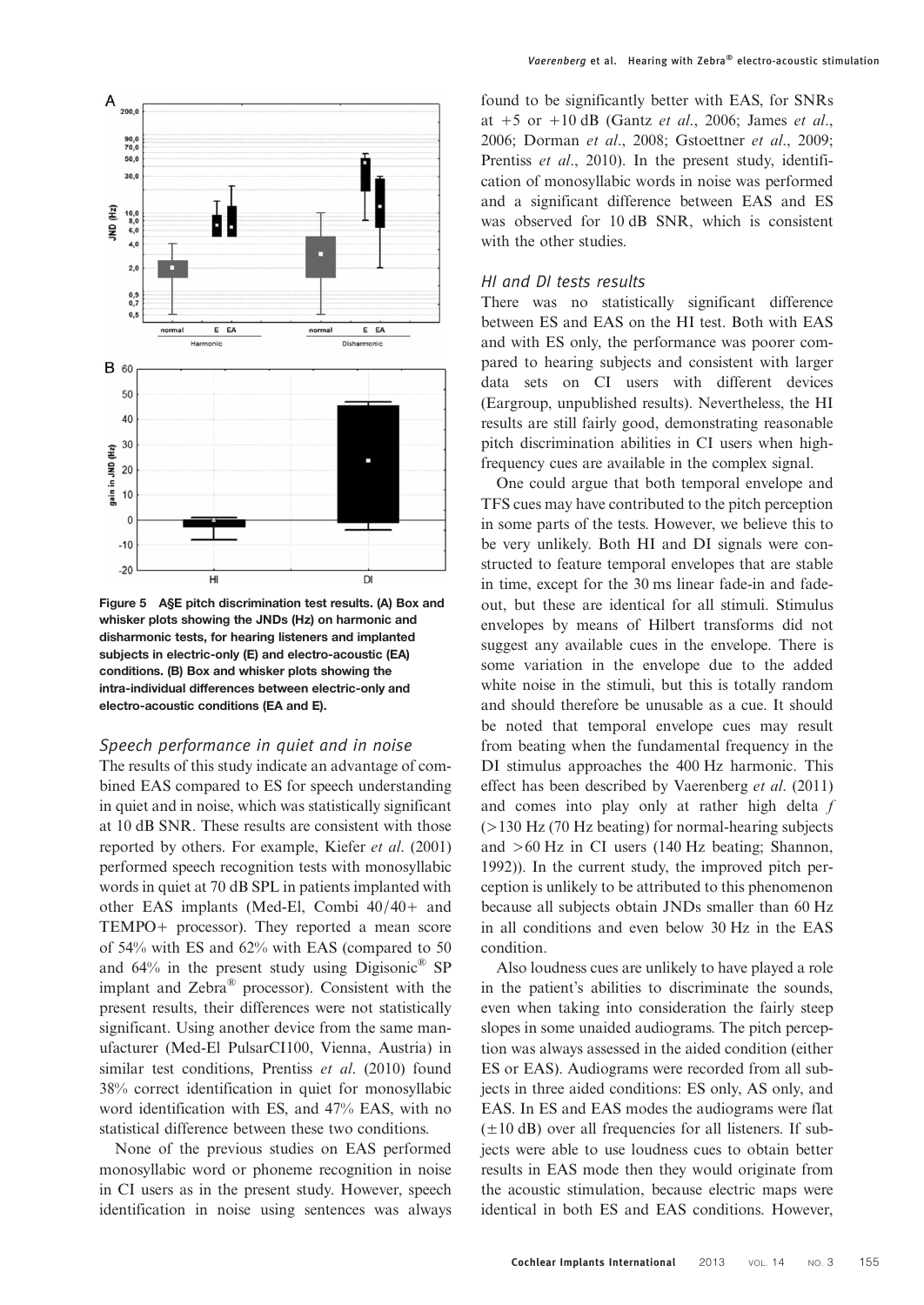for the DI test, the relevant frequency range to explain the observed JNDs is 200 to 250 Hz and audiograms obtained with AS only showed an average absolute difference between the thresholds at 125 and 250 Hz of 7.5 dB. The maximum difference between these thresholds, observed in S5, was 20 dB. S5, however, showed no improvement by adding acoustic stimulation. For the other subjects it is also hard to imagine that they could have extracted a loudness cue from a sweep of around 10 Hz of the fundamental frequency, because the difference in absolute thresholds in the range of this sweep is likely to be less than a decibel. Therefore, we believe it is reasonable to assume that all frequencies in the stimuli caused an equivalent loudness percept and the subject used pitch as a cue rather than loudness.

It might be interesting to consider the possibility that frequencies moved between electrodes as the stimulus changed. All maps used during the study featured a linear spacing of frequencies in the range 195–977 Hz over the six most apical electrodes, yielding a band width of 130 Hz per electrode and an upper cutoff frequency of 326 Hz for the most apical channel. In the DI test only  $\Delta F > 125$  Hz should cause activation of the second electrode. All subjects have considerably lower JNDs, which makes us believe that place coded pitch by electrical stimulation is unlikely. However, when considering the possibility of spectral leakage by the FFT into adjacent channels, it could well be that some subjects were able to extract cues from the subtle increase/decrease of crosschannel leakage when frequencies shift up/down. This might explain why some subjects obtain JNDs as low as 8 Hz on the DI test using ES only.

In the HI test the 800 Hz harmonic (4F0) would move to the next channel for a  $\Delta F$  as low as 12 Hz, resulting in a possible place cue for JNDs recorded above this  $\Delta F$ . As  $\Delta F$  becomes larger, more harmonics move to a next channel (2F0 at 28 Hz, 3F0 at 39 Hz, 4F0 again at 45 Hz, etc.). It is evident that the larger  $\Delta F$  results in the more salient place pitch cue in the HI test.

The signal processing by the  $Zebra^{\circledR}$  processor uses an 8 ms window as input for its FFT. When the MPIS strategy maps the amplitude spectrum to electrode activation the phase spectrum is lost. Therefore we assume that it is unlikely to have a temporal pitch cue within one channel. But as for the spectral leakage that may have caused subtle place cues, we cannot entirely exclude that temporal cues may have originated from small fluctuations in the channel's current level that result from artifacts of the signal processing in response to the shifting frequency (e.g. the segmentation of the signal in frames may cause a temporal modulation on the current level if the frame length is not aligned with the input signal's periodicity

and the effect of the applied window is not able to compensate for this). This phenomenon may also have contributed to some subjects' small JNDs observed in the DI test with ES only.

One may disagree with the above reasoning and argue that these small JNDs obtained with ES only indicate the DI test itself to be invalid. However, although we acknowledge the theoretical grounds on which such doubts are based, we believe they are unlikely to explain the above-mentioned observations for reasons given before in this and previous papers.

As for the acoustical part of the stimulation, we find it very reasonable to believe that at moderate  $\Delta Fs$ (<30 Hz), the subjects would have trouble extracting a place pitch cue, especially when considering their hearing losses and the resulting broadening of auditory filters. It seems more reasonable to us to attribute the gain resulting from adding acoustical stimulation, to a temporal pitch cue. For the acoustical processing, the Zebra $^{\circledR}$  processor uses the phase spectrum in its inverse FFT, after applying gains to the amplitude spectrum, such that TFS is restored in the acoustical output of the system, allowing for temporal pitch cues (and thus phase locking) in the processing of the acoustical signal by the subject's auditory system.

We believe it is an important finding that EAS improved the DI test results substantially in patients #1, 2, 4, and 6 (Table 2). The group results were not significant though, which may be explained by the fact that patients #3 and 5 already showed good results with ES, which could not be improved by EAS. It is remarkable that DI results in all EAS users in this study are within or near the results obtained in hearing subjects. It is assumed that the DI test assesses the patient's phase-locking capacity, whereas HI may benefit from both phase locking and place coding [\(Vaerenberg](#page-7-0) et al., 2011). This is because the DI test only provides low-frequency TFS cues whereas the HI test provides both low- and high-frequency cues. Taken together, these results suggest that electric and acoustic stimulation may provide complimentary information. Certainly ES is used for place coding, yielding fairly good results (but still poorer than in hearing subjects). Acoustic stimulation may provide low-frequency TFS that will

|  | Table 2 Individual HI and DI test results (JND in Hz) |  |  |  |  |  |  |
|--|-------------------------------------------------------|--|--|--|--|--|--|
|--|-------------------------------------------------------|--|--|--|--|--|--|

|          |    | Electric-only | Electro-<br>acoustic |       |  |
|----------|----|---------------|----------------------|-------|--|
| Patient# | нı | DI            | HI                   | DΙ    |  |
|          | 8  | 57            | 9                    | 1 ( ) |  |
| 2        |    | 41            |                      | 14    |  |
| 3        |    | 23            | 6                    | 27    |  |
| 4        | 5  | 47            | 5                    | 2     |  |
| 5        | 5  | Я             | 5                    | 8     |  |
| 6        | 14 | 49            | 22                   | 29    |  |